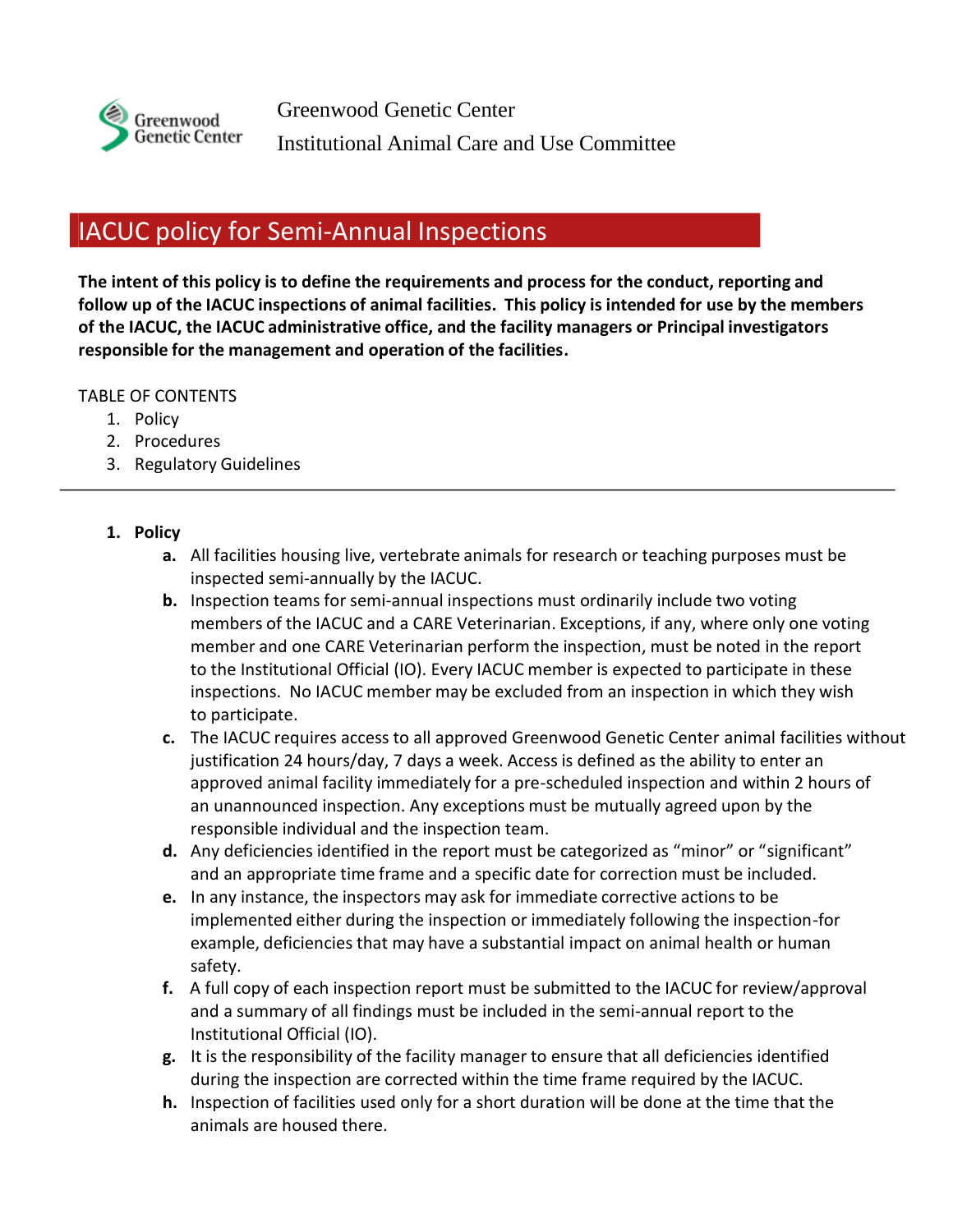## **2. Procedures**

- **a. Access:** To access facilities during unannounced inspections, contact a CARE veterinarian, CARE technologist, facility manager or Principal Investigator. . Members of the inspection team, upon request, must be prepared to present identification that establishes that they are current members of the Cornell IACUC.
- **b. Scope of inspections:** The procedures for inspecting animal facilities are followed for all sites used to conduct animal activities and include satellite facilities and field-study sites (with the exception of studies at sites that involve free-living, wild animals in their natural habitat). The inspection includes the evaluation of:
	- housing environmental conditions feed bedding water cleaning/sanitation specialized space animal care personnel occupational health and safety infrastructure/construction Cornell owned vehicles used to transport animals
- **c. Inspection team:** Inspections are conducted by a subcommittee of the IACUC which is optimally composed of two IACUC members and a CARE veterinarian.
- **d. Scheduling of Inspections:** Semi- annual Inspections are scheduled several weeks in advance, on a rolling basis. Although not required, the facility manager or investigator (for procedure rooms) is usually notified of the date and time of the inspections as well as the rooms to be inspected. . The manager/investigator or a designated alternate serves as a point-of-contact during the inspection of that facility. Random, unannounced inspections may also occur.
- **e. Conduct of inspections:** Subcommittee members are provided with either paper or electronic inspection forms. One member of the team is assigned to be the "recorder", and is responsible for documenting the group findings of the inspection. During the visit, the subcommittee assesses the different aspects of the animal care and use program, as recommended for evaluation by the Office of Laboratory Animal Welfare (OLAW) and the USDA and listed in the form. Minor or significant deficiencies and any other comments related to the inspected areas, are documented. A timeline for the correction of each minor or significant deficiency is indicated on the inspection form by choosing one of the predefined periods of time (e.g. corrected on site, two weeks, four weeks) or "other" if